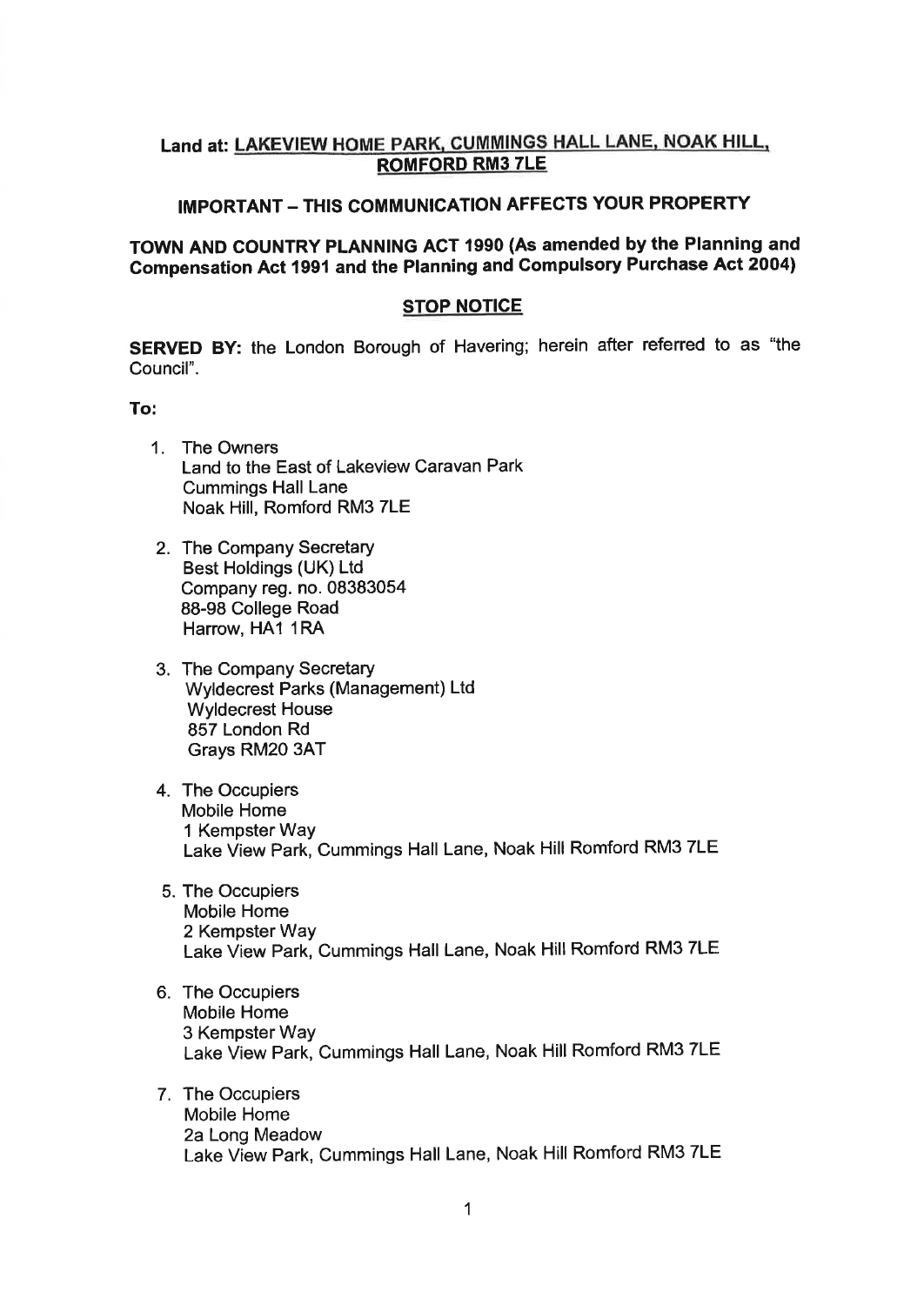- 8. The Occupiers Mobile Home 6a Long Meadow Lake View Park, Cummings Hall Lane, Noak Hill Romford RM3 7LE
- 9. The Occupiers Mobile Home 12a Long Meadow Lake View Park, Cummings Hall Lane, Noak Hill Romford RM3 7LE
- 10.The Occupiers Mobile Home 12b Long Meadow Lake View Park, Cummings Hall Lane, Noak Hill Romford RM3 7LE
- 11.The Occupiers Mobile Home 14a Long Meadow Lake View Park, Cummings Hall Lane, Noak Hill Romford RM3 7LE

### **Copies of this Stop Notice are also being served on the following addresses for the purposes of information:**

The Occupiers 50, 53, 55, 56, 57, 58, 75,76, 77, 78, Baxter Gardens, Romford, RM3 7TR.

The Occupiers 43, 44, 45,46, 47, 48,49, Bryant Row, Romford, RM3 7LE.

The Occupiers Lakeview Home Park, Cummings Hall Lane, Noak Hill, Romford.

The Occupiers 2, 3,4, 5,6, 7, 8, 10, 14 Layborne Avenue, Romford, RM3 7TP.

The Occupiers 6,8,9, 10, 11, 12, 13, 14, 15, 16, 16A, 18, 19,20,22,26,28,30,32,33,34,36 Long Meadow, Romford, RM3 7TZ.

The Occupiers 1, 2, 2A, 3,4, 5, 6, 7, 8 Meadow Close, Romford, RM3 7TZ,

The Occupiers

1, 1A, 2, 3, 4, 5, 6, 12, 15, 16, 17, 18, 20, 21, 22, 23, 24, 25, 25A, 26, 27, 28, 80, 81, 83, 84, 85, 87, 89, 90, 91, 92, 93,101, 102, 103, 104, 106, 108, 110, 111, 112, 114, 115, 116, 118, 119, 120, 121,122, North End, Romford, RM3 7TW.

The Occupiers 1, 2, 3, 4, 5, 7, 8,9, 10, ll,Taylor Gardens, Romford, RM3 7TT.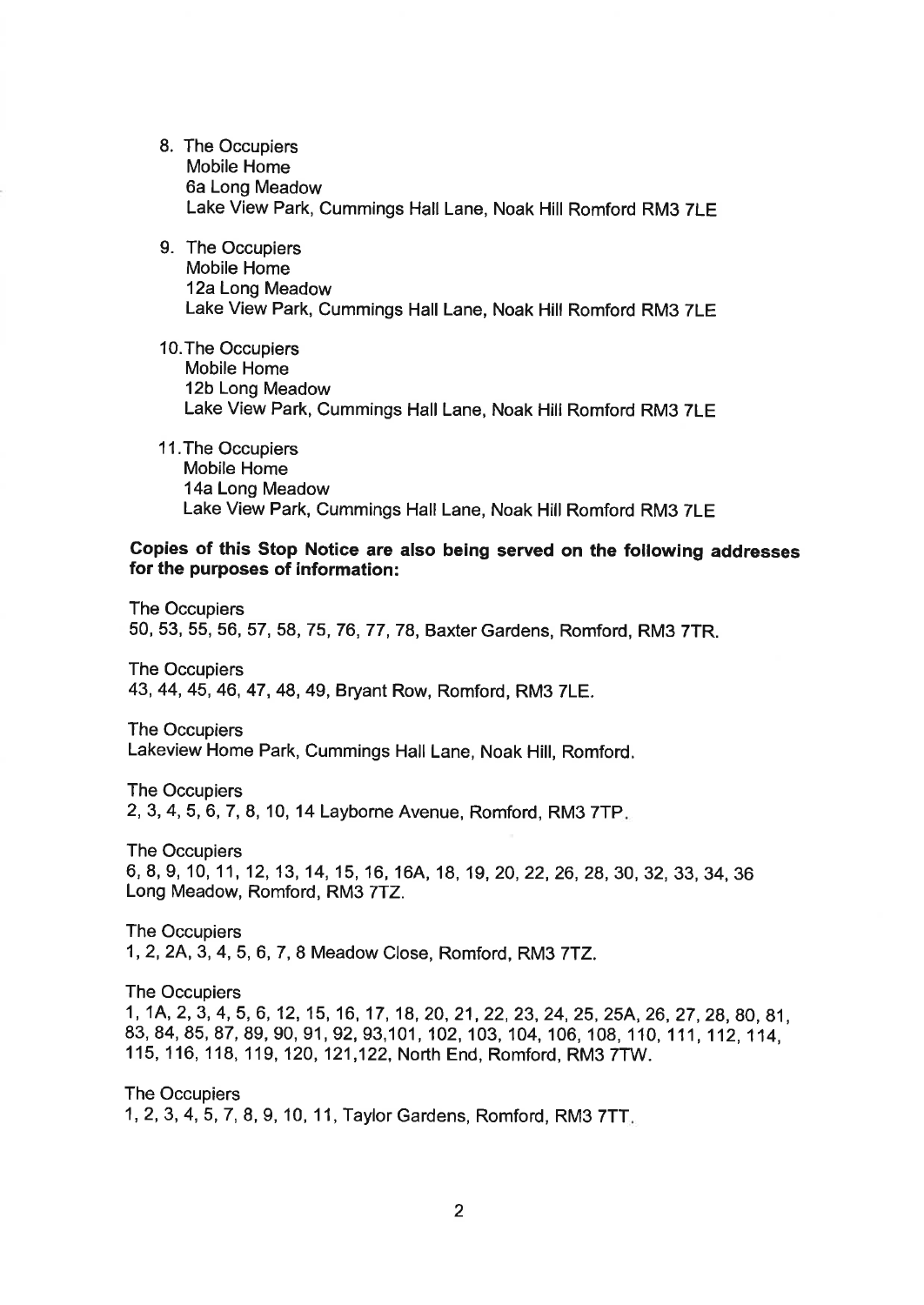The Occupiers 1, 2, 3,4, **5,** 6, 120, 123, 124, 127, 128, 130, The Green, Romford, RM3 7TS.

## The Occupiers

2 The Bungalow, The Green, Romford, RM3 7TS.

- 1. On 8<sup>th</sup> January 2018, the Council issued an Enforcement Notice (a copy is attached to this notice) outlining that there have been breaches of planning control at Lakeview Home Park, Cummings Hall Lane, Noak Hill, Romford RM3 7LE.
- 2. **THlS STOP NOTICE** is issued by the Council, in exercise of their power in section 183 of the Town and Country Planning Act 1990 [as amended], because they think that it is expedient that the activities specified in this notice should cease before the expiry of the period allowed for compliance with the requirements of the Enforcement Notice on the Land described in paragraph 3 of this Notice. The Council now prohibits the carrying out of the activities specified in paragraph **4** this Notice; and you are required to comply with all requirements of this Notice. Important additional information is given in the Annexe to this notice.

## 3. **THE LAND TO WHICH THlS NOTICE RELATES**

Land at: Lake Lakeview Home Park, Cummings Hall Lane, Noak Hill, Rornford RM3 7LE, as shown OUTLINED IN BLACK on the attached plan ("the Land").

## **4. THE ACTIVITY TO WHICH THlS NOTICE RELATES**

This notice is issued against all activities that are occurring on the Land in connection with:

- (i) Without the benefit of planning permission, either:
	- a. The material change of use of the Land which lies outside the licenced area and lawful extent of the Caravan Park, to a caravan park involving the creation of residential pitches and placement of mobile homes on the Land, or alternatively;
	- b. If (which is not admitted) the Caravan Park and the Land be one planning unit the material change of use of the planning unit comprising the Caravan Park and the Land through intensification of the mobile home use by the creation of additional residential pitches outside the licenced area of the Caravan Park and the placement of mobile homes on the Land.
- (ii) Without the benefit of planning permission operational development on the Land comprising the laying of concrete bases, construction of roads and paths, construction of plinths, ramps and steps, excavation of land and associated provision of services including water, electricity and drainage and alterations to existing ground levels.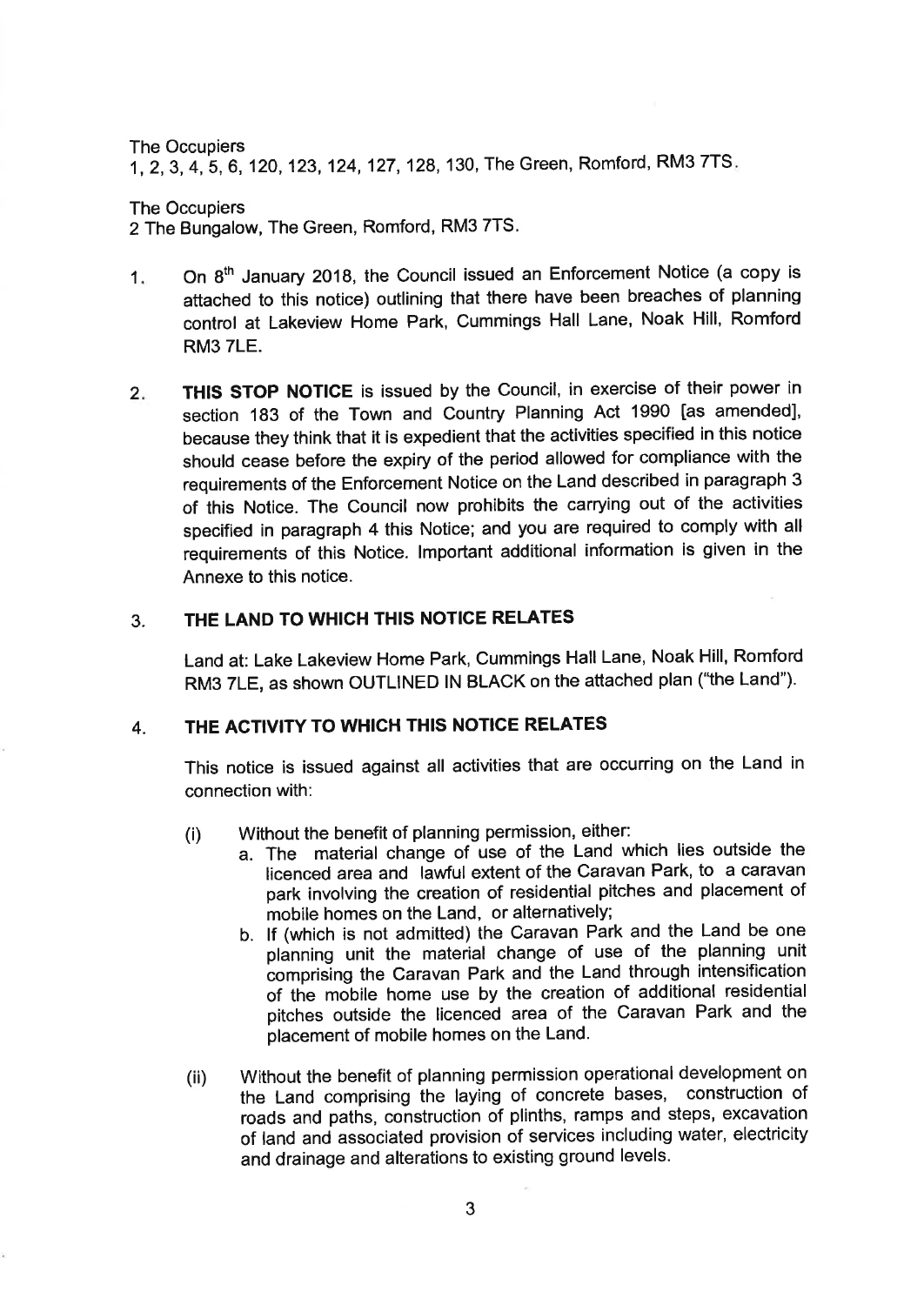## **5.** WHAT YOU ARE REQUIRED TO DO

## YOU ARE REQUIRED TO:

- 1) Cease all works taking place on the Land in connection with the laying of concrete bases, construction of brick surrounds, construction of ramps and steps, laying of hard surfaces including paths and access roads, laying of sewerage pipes, supply of fresh water, installation of electrical supplies, levelling of land and landscaping works.
- 2) Not bring onto the Land any caravans, mobile homes or portable buildings or equipment associated with unauthorised activites.
- 3) Not occupy or permit or facilitate the occupation of any of the mobile homes on the Land, other than those currently occupied known as 1, 2, and 3 Kempster Way, 2a Meadow Close, 6a, 12a and 12b Long Meadow shown hatched on the attached Plan B.
- 4) Not bring onto the Land any building materials, rubble etc. that would assist in any unauthorised activities at the site.

# **6.** WHEN THlS NOTICE TAKES EFFECT

This notice takes effect on 8<sup>th</sup> January 2018 when you are must comply with all of the requirements specified above in paragraph 5 of this Notice.

Dated: 8<sup>th</sup> January 2018

#### Signed:

| Simon Thelwell | $\lambda$ | Twell |
|----------------|-----------|-------|
|----------------|-----------|-------|

Planning Manager, Regulatory Services

- On behalf of: London Borough of Havering, Mercury House, Mercury Gardens, Romford, RMI 3SL
- Case Officer: Onkar Bhogal Telephone Number: 01708 431587

#### **ANNEXE**

## WARNING THlS NOTICE TAKES EFFECT ON THE DATE SPECIFIED IN PARAGRAPH 6.

THERE IS NO RIGHT OF APPEAL TO THE FIRST SECRETARY OF STATE AGAINST THlS NOTICE.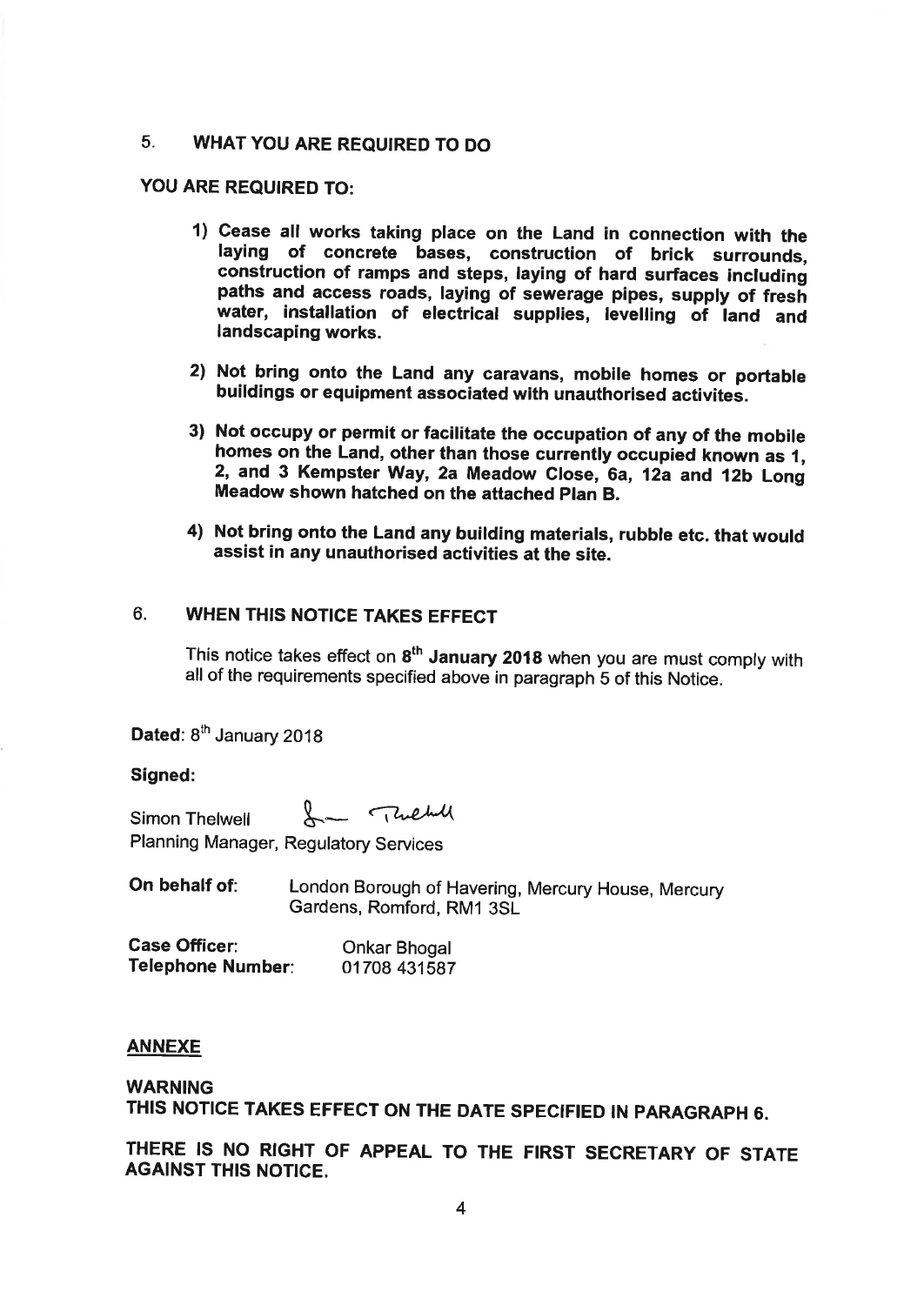It is an offence to contravene a stop notice after a site notice has been displayed or the stop notice has been served on you (Section 187(1) of the 1990 Act). If you then fail to comply with the stop notice you will be at risk of **immediate prosecution,** for which the maximum penalty is an unlimited fine.

If you are in any doubt about what this notice requires you to do, you should get in touch **immediately** with **Onkar Bhogal, Principal Planning and Appeals Enforcement Officer,** 5'h Floor, Mercury House, Romford, RMI **3SL,** 01708-431587. If you need independent advice about this notice, you are advised to contact urgently a lawyer, planning consultant or other professional adviser specialising in planning matters urgently.

If you wish to contest the validity of the notice, you may only do so by an application to the High Court for judicial review.

### **Section 187 of TCPA 1990.** - **Penalties for contravention of stop notice.**

- (1) If any person contravenes a stop notice after a site notice has been displayed or the stop notice has been served on him he shall be guilty of an offence.
- (IA) An offence under this section may be charged by reference to any day or longer period of time and a person may be convicted of a second or subsequent offence under this section by reference to any period of time following the preceding conviction for such an offence.
- (1B) References in this section to contravening a stop notice include causing or permitting its contravention.
- (2) **A** person guilty of an offence under this section shall be liable-
	- (a) on summary conviction, to a fine not exceeding £20,000; and
	- (b) on conviction on indictment, to a fine.
- (2A) In determining the amount of any fine to be imposed on a person convicted of an offence under this section, the court shall in particular have regard to any financial benefit which has accrued or appears likely to accrue to him in consequence of the offence.
- (3) In proceedings for an offence under this section it shall be a defence for the accused to prove-
	- (a) that the stop notice was not served on him, and
	- (b) that he did not know, and could not reasonably have been expected to know, of its existence.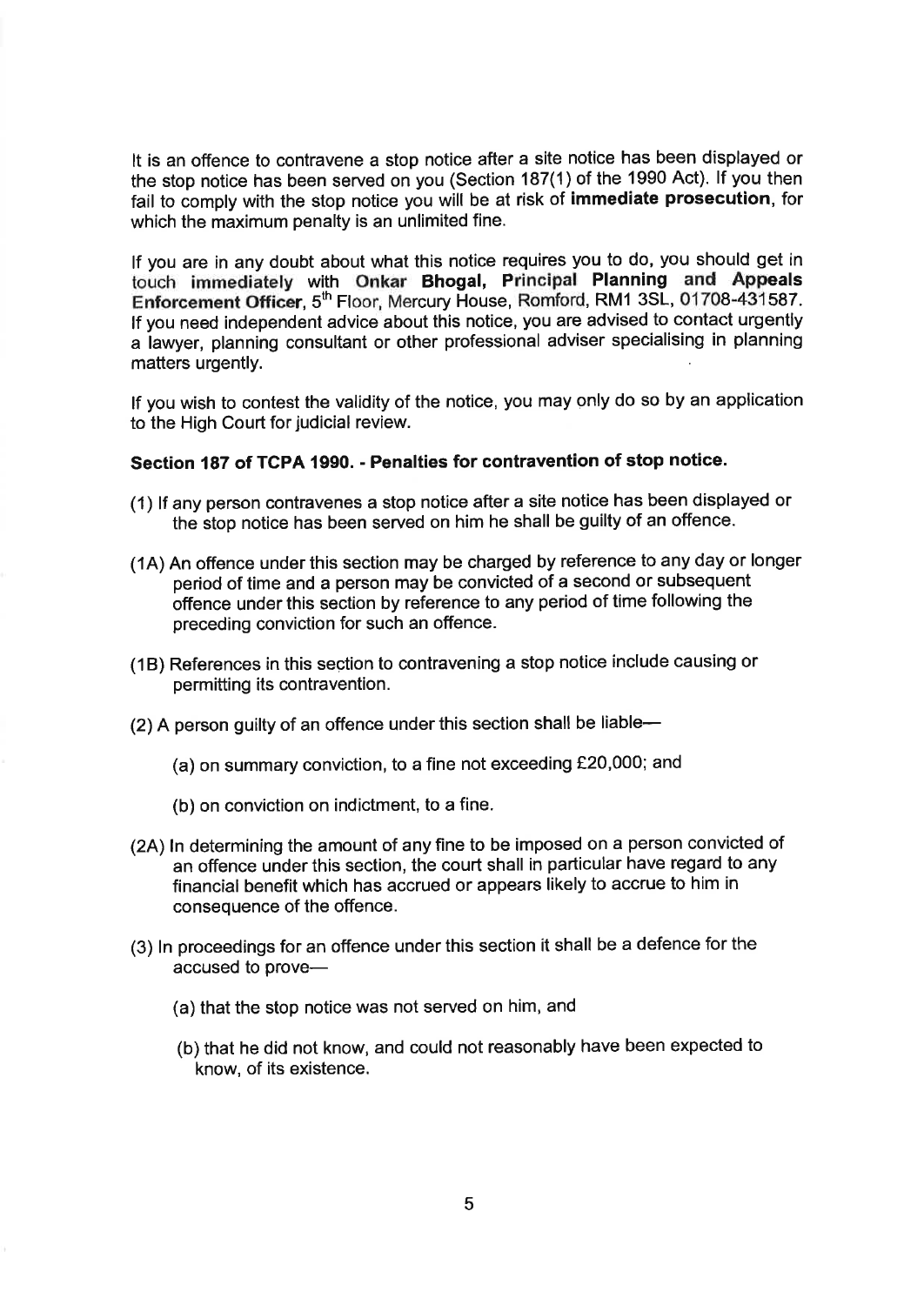ł.  $\mathcal{L}^{\text{max}}_{\text{max}}$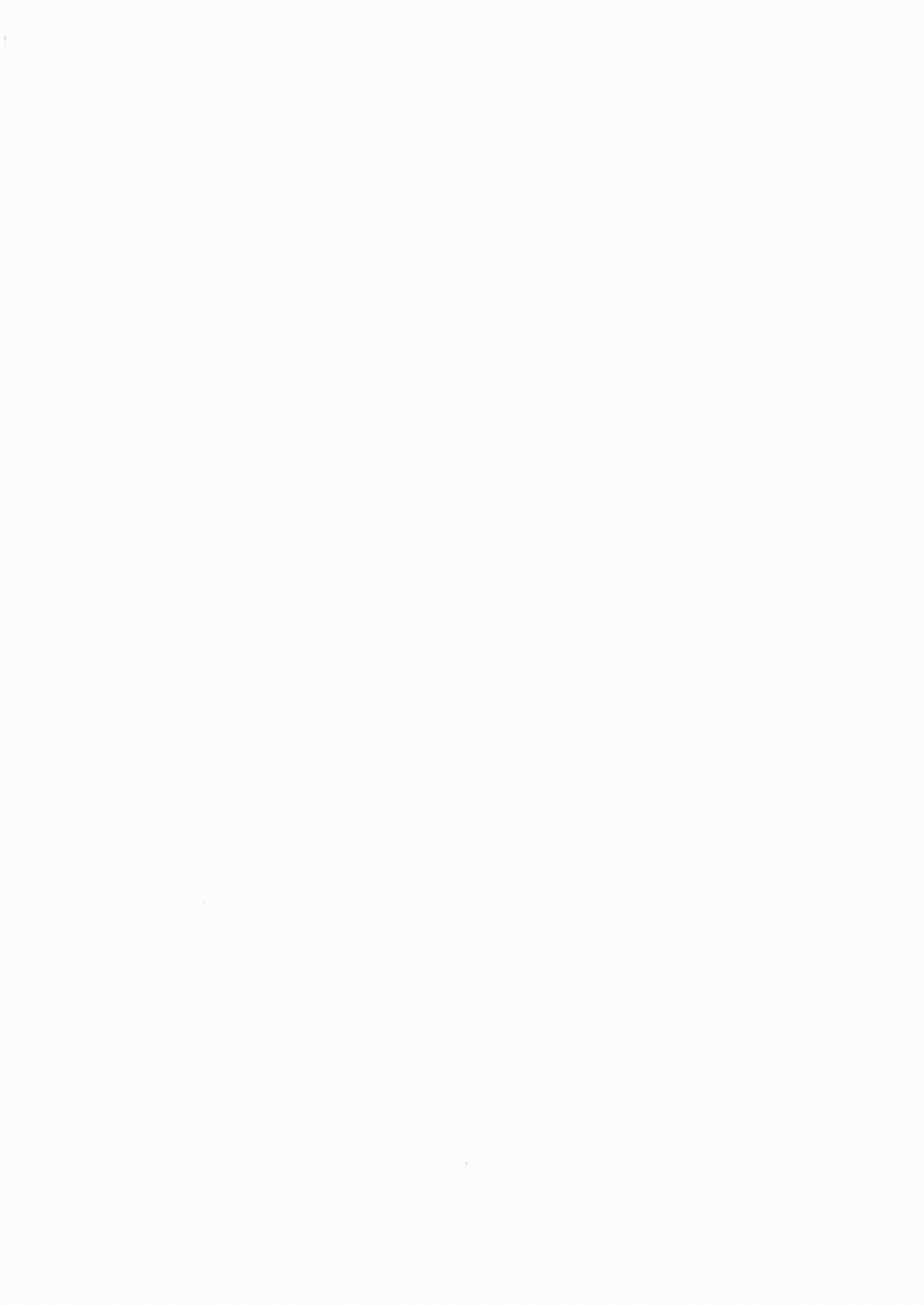